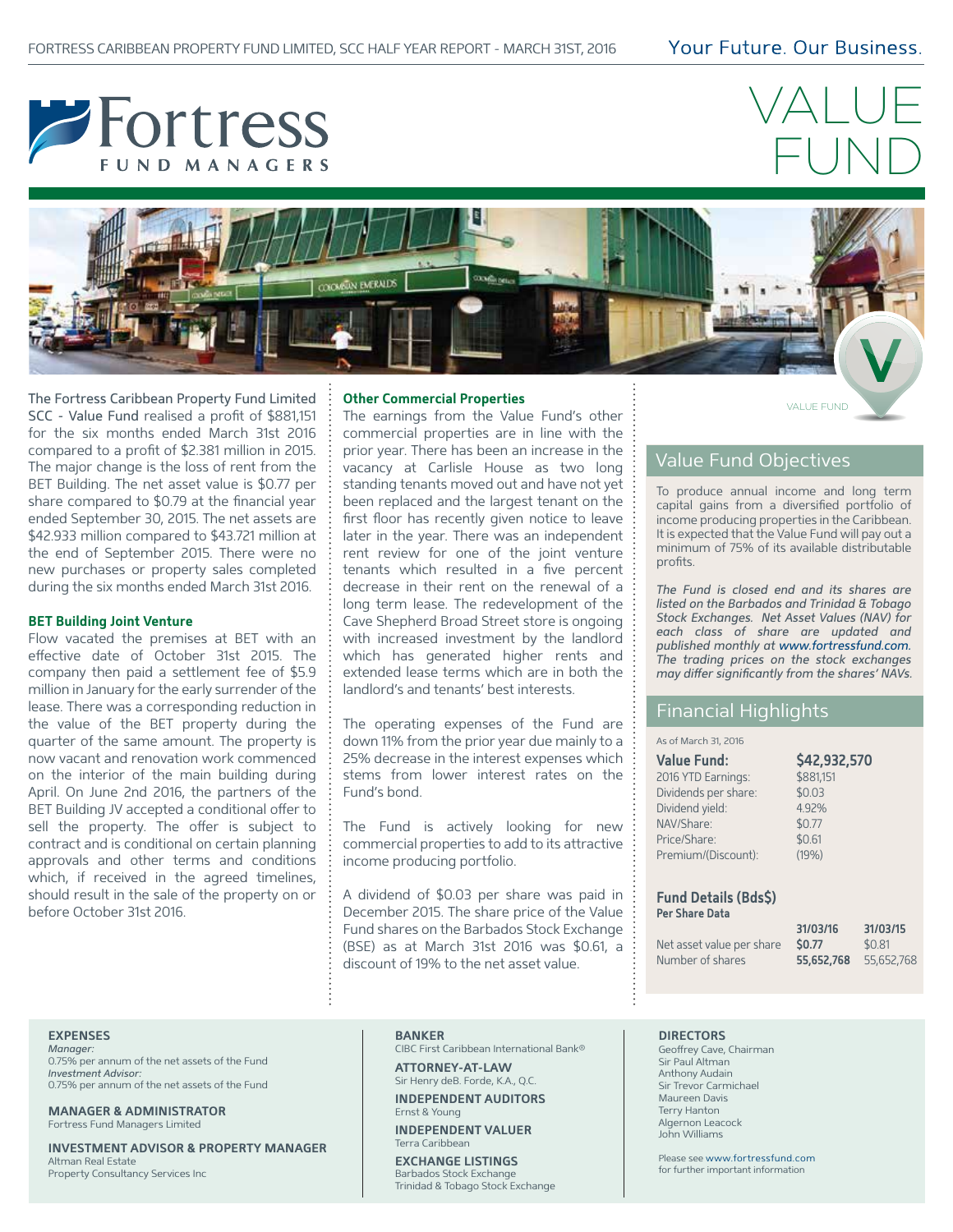## VALUE FUND



The CWBET Building Location: Wildey, Barbados Tenantable Space: 84,838 square feet Property Type: Commercial Market Value: \$18.775 million (entire joint venture)



Carter's Buildings & Cave Shepherd Building Location: Various, Barbados Property Type: Commercial Market Value: \$66.7 million (entire joint venture)



Carlisle House Location: Bridgetown, Barbados Tenantable Space: 48,426 square feet Property Type: Commercial Market Value: \$10.25 million



No. 24 Broad Street Location: Bridgetown, Barbados Tenantable Space: 14,000 square feet Property Type: Commercial Market Value: \$8.8 million



Chattel Village Location: Holetown, Barbados Tenantable Space: 8,000 square feet Property Type: Commercial Market Value: \$1.155 million (leasehold interest)



Sunset Mall Location: Sunset Crest, Barbados Property Type: Commercial building Market Value: \$9.8 million (entire joint venture)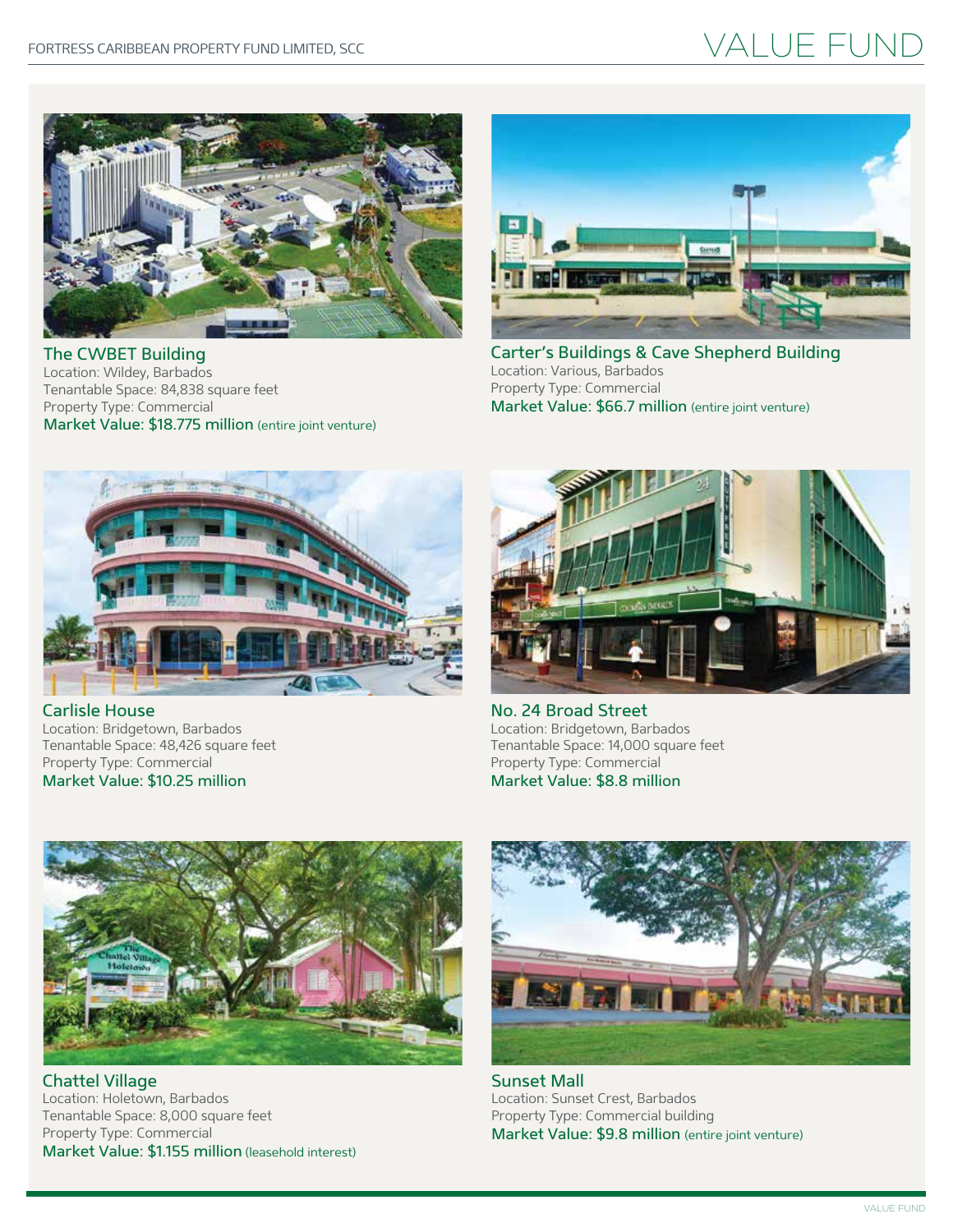## VALUE FU

## Unaudited Consolidated Statement of Financial Position **As At March 31, 2016**

| (expressed in Barbados Dollars)          | <b>Unaudited</b><br>March 31, 2016<br>s | <b>Unaudited</b><br>March 31, 2015<br>s |
|------------------------------------------|-----------------------------------------|-----------------------------------------|
| <b>Assets</b>                            |                                         |                                         |
| Investment properties                    | 38,980,000                              | 52,730,000                              |
| Investment in associated companies       | 17,524,814                              | 15,733,920                              |
| Cash & cash equivalents                  | 8,454,112                               | 1,535,874                               |
| Financial assets at fair value           |                                         |                                         |
| through profit or loss                   | 8,000                                   | 8,000                                   |
| Due from related parties                 | 225,296                                 |                                         |
| Accounts receivable and prepaid expenses | 419,996                                 | 462,765                                 |
| <b>Total assets</b>                      | 65,612,218                              | 70,470,559                              |
|                                          |                                         |                                         |
| <b>Liabilities</b>                       |                                         |                                         |
| Accounts payable and accrued expenses    | 334,247                                 | 502,962                                 |
| Security and advanced deposits           | 356,929                                 | 350,061                                 |
| Loans payable                            | 10,580,000                              | 10,361,494                              |
| Due to related party                     |                                         | 29,415                                  |
| <b>Total liabilities</b>                 | 11,271,176                              | 11,243,932                              |
|                                          |                                         |                                         |
| <b>Total assets less liabilities</b>     | 54,341,042                              | 59,226,627                              |
| Equity                                   |                                         |                                         |
| Share capital                            | 37,209,540                              | 37,209,540                              |
| Retained earnings                        | 5,723,030                               | 7,916,960                               |
| <b>Total shareholders' funds</b>         | 42,932,570                              | 45,126,500                              |
|                                          |                                         |                                         |
| Non-controlling interests                | 11,408,472                              | 14,100,127                              |
|                                          |                                         |                                         |
|                                          | 54,341,042                              | 59,226,627                              |
| Net asset value per share                | 0.77                                    | 0.81                                    |
|                                          |                                         |                                         |

## Unaudited Consolidated Statement of Comprehensive Income **For the six month period October 1, 2015 - March 31, 2016**

| (expressed in Barbados Dollars)                                                  | <b>Unaudited</b><br>Six months to<br>March 31, 2016<br>s | <b>Unaudited</b><br>Six months to<br>March 31, 2015<br>s |
|----------------------------------------------------------------------------------|----------------------------------------------------------|----------------------------------------------------------|
| Revenue                                                                          |                                                          |                                                          |
| Net rental income                                                                | 1,329,198                                                | 3,569,427                                                |
| Fair value losses on investment property<br>Share of income of investments using | (6,395,000)                                              | (40,000)                                                 |
| equity accounting                                                                | 825,592                                                  | 734,824                                                  |
| Lease surrender fee                                                              | 5,925,000                                                |                                                          |
| Interest income                                                                  | 11,107                                                   | 792                                                      |
| Dividend income                                                                  | 64                                                       | 121                                                      |
| Other income                                                                     | 9,960                                                    | $\Omega$                                                 |
| <b>Total investment income</b>                                                   | 1,705,921                                                | 4,265,164                                                |
| <b>Expenses</b>                                                                  |                                                          |                                                          |
| Interest expense                                                                 | 240,000                                                  | 318,413                                                  |
| Fund management fees                                                             | 164,670                                                  | 168,328                                                  |
| Investment advisor fees                                                          | 164,670                                                  | 168,328                                                  |
| Professional fees                                                                | 83,735                                                   | 75,578                                                   |
| Impairment charge on receivable                                                  |                                                          |                                                          |
| Office and administrative expenses                                               | 10,143                                                   | 16,728                                                   |
| Directors and subcommittee fees                                                  | 14,718                                                   | 14,259                                                   |
| <b>Operating expenditure</b>                                                     | 677,936                                                  | 761,634                                                  |
| Total comprehensive income for the period                                        | 1,027,985                                                | 3,503,530                                                |
| Attributable to:                                                                 |                                                          |                                                          |
| Cellular property fund shareholders                                              | 881,151                                                  | 2,381,836                                                |
| Non-controlling interests                                                        | 146,834                                                  | 1,121,694                                                |
| Total comprehensive income for the period                                        | 1,027,985                                                | 3,503,530                                                |
| Earnings per share                                                               | 0.02                                                     | 0.04                                                     |
|                                                                                  |                                                          |                                                          |

## Movement in total assets, NAV (excluding dividends), closing share price & premium/discount

|            | Date      | <b>Net</b><br><b>Assets</b> | Total<br><b>Shares</b><br>O/S | <b>Net Asset</b><br>Value/<br><b>Share</b> | Closing<br><b>Share</b><br>Price | Premium/<br><b>Discount</b> | <b>BSE</b><br>Local<br>Index |
|------------|-----------|-----------------------------|-------------------------------|--------------------------------------------|----------------------------------|-----------------------------|------------------------------|
|            | 31-Mar    | \$45,126,500                | 55,652,768                    | \$0.81                                     | \$0.52                           | $-35.9%$                    | 2,194.13                     |
|            | 30-Apr    | \$45,595,257                | 55,652,768                    | \$0.82                                     | \$0.53                           | $-35.3%$                    | 2,191.18                     |
|            | 31-May    | \$46,044,882                | 55,652,768                    | \$0.83                                     | \$0.54                           | $-34.7%$                    | 2,191.83                     |
|            | 30-Jun    | \$46,476,842                | 55,652,768                    | \$0.84                                     | \$0.57                           | $-31.7%$                    | 2,193.49                     |
|            | $31 - Ju$ | \$46,861,369                | 55,652,768                    | \$0.84                                     | \$0.53                           | $-37.1%$                    | 2,191.09                     |
| <b>SLO</b> | 30-Aug    | \$47,306,321                | 55,652,768                    | \$0.85                                     | \$0.57                           | $-32.9%$                    | 2,192.20                     |
|            | 30-Sep    | \$43,721,002                | 55,652,768                    | \$0.79                                     | \$0.57                           | $-27.4%$                    | 2,184.71                     |
|            | $31-Oct$  | \$44,576,100                | 55,652,768                    | \$0.80                                     | \$0.57                           | $-28.8%$                    | 2,210.65                     |
|            | 30-Nov    | \$44,787,047                | 55,652,768                    | \$0.80                                     | \$0.57                           | $-29.2%$                    | 2,284.52                     |
|            | 31-Dec    | \$42,886,070                | 55,652,768                    | \$0.77                                     | \$0.60                           | $-22.1%$                    | 2,361.47                     |
|            | 30-Jan    | \$43,084,266                | 55,652,768                    | \$0.77                                     | \$0.61                           | $-21.2%$                    | 2,395.13                     |
| š          | 29-Feb    | \$43,238,490                | 55,652,768                    | \$0.78                                     | \$0.61                           | $-21.5%$                    | 2,398.10                     |
|            | 31-Mar    | \$42,932,570                | 55,652,768                    | \$0.77                                     | \$0.61                           | $-20.9%$                    | 2,478.82                     |



## Investment Returns - March 31st 2016 *(including dividends)*

|                    | 3 months | 6 months | 1 year   | <b>Since</b><br>inception<br>(Oct 1st 2013) |
|--------------------|----------|----------|----------|---------------------------------------------|
| <b>Share price</b> | 1.7%     | 12.3%    | 23.1%    | 28.4%                                       |
| <b>NAV</b>         | 0.1%     | 2.0%     | $-1.2\%$ | 3.5%                                        |

Returns longer than one year are annual compound returns.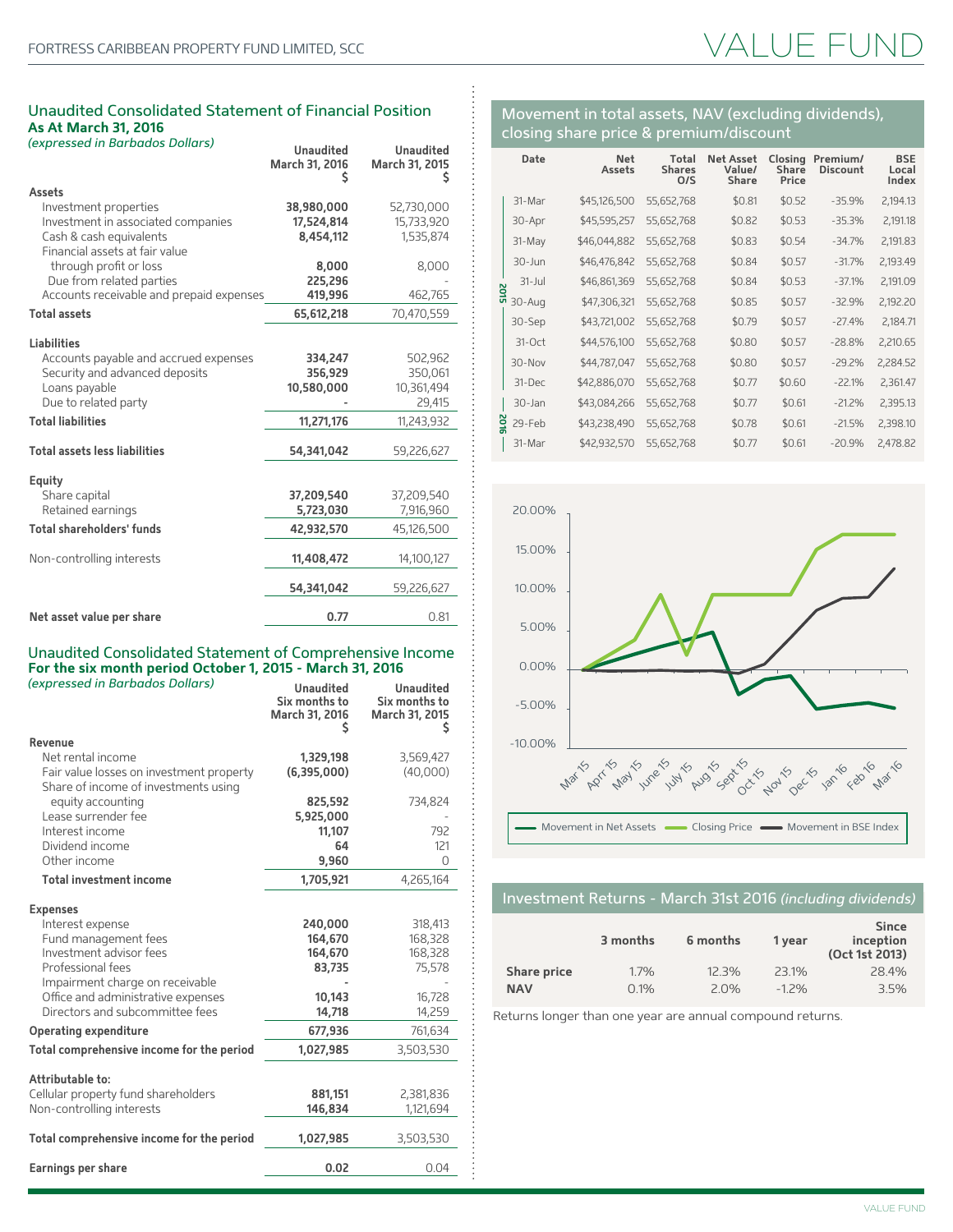Your Future, Our Business.



# DEVELOPME FUND



The Fortress Caribbean Property Fund Limited SCC - Development Fund realised a loss of \$320,801 for the six months ended March 31st 2016 compared to a loss of \$350,638 for the same period in 2015. The net asset value is \$0.46 per share down from \$0.48 a year earlier. The net assets are \$24.91 million compared to \$25.23 million for the financial year ended September 30, 2015. There were no asset sales during the six months ended March 31st 2016. The share price of the Development Share on the Barbados Stock Exchange (BSE) as at March 31st 2016 was \$0.19, a discount of 58% to the net asset value.

#### **Villas on the Green**

There were no further sales of units at Villas on The Green in the past six months. The communal pool was completed in December and has enhanced the attractiveness of the overall development which should assist with the sales of the remaining units. The annual running costs of this development continue to be one of the largest expenses for the Development Fund.

#### **Lower Estate & Limegrove**

In November and December, the Fund had accepted offers for the sale of two lots at Lower Estate and the villa unit at Limegrove. The transactions were at the contractual stage but unfortunately early in 2016 both

purchasers decided not to complete the purchases. This was very disappointing as the combined sales' values were in excess of two million dollars.

#### **Other Opportunities**

Earlier in the year the Fund partnered with a regional company to bid for a development being sold by a receiver on behalf of a bank but our bid was unsuccessful. We have recently been approached by a group for an interesting joint venture investment on one of the Fund's sites which is currently being evaluated by the investment advisors.

The new clubhouse at Apes Hill is well advanced and this will hopefully accelerate the sales there where the Fund has two excellent properties.

The Barbados economy is finally expected to show some growth this year on the back of increased tourist arrivals. The low mortgage interest rates and the growing concerns of the unsustainable level of Barbados government debt should boost investor interest in property assets where there are limited investment alternatives for trapped local savings.

Management's focus remains on realising value from sales of the Fund's properties.

DEVELOPMENT FUND

## Development Fund Objectives

Realise value in the medium term on its portfolio of development properties in the Caribbean, and return capital to shareholders. It is not expected that the Fund will pay a regular dividend.

*The Fund is closed end and its shares are listed on the Barbados Stock Exchange. Net Asset Values (NAV) for each class of share are updated and published monthly at www.fortressfund.com. The trading prices*  on the stock exchange may differ *significantly from the shares' NAVs.*

## Financial Highlights

#### As of March 31, 2016

| <b>Development Fund:</b> | \$24,912,156 |
|--------------------------|--------------|
| 2016 YTD Earnings:       | (\$320,801)  |
| Earnings per share:      | (\$0.01)     |
| Dividends per share:     | nil          |
| NAV/Share:               | \$0.46       |
| Price/Share:             | \$0.19       |
| Premium/(Discount):      | (58%)        |

#### **Fund Details (Bds\$) Per Share Data**

**31/03/16 31/03/15** Net asset value per share  $$0.46$  \$0.48 Number of shares **54,549,676** 54,869,676

## **EXPENSES**

*Manager:*  0.375% per annum of the net assets of the Fund *Investment Advisor:*  0.375% per annum of the net assets of the Fund

**MANAGER & ADMINISTRATOR** Fortress Fund Managers Limited

**INVESTMENT ADVISOR & PROPERTY MANAGER** Altman Real Estate Property Consultancy Services Inc

#### **BANKER**

CIBC First Caribbean International Bank® **ATTORNEY-AT-LAW**

Sir Henry deB. Forde, K.A., Q.C. **INDEPENDENT AUDITORS**

Ernst & Young **INDEPENDENT VALUER**

Terra Caribbean

**EXCHANGE LISTINGS** Barbados Stock Exchange Trinidad & Tobago Stock Exchange

#### **DIRECTORS**

Geoffrey Cave, Chairman Sir Paul Altman Anthony Audain Sir Trevor Carmichael Maureen Davis Terry Hanton Algernon Leacock John Williams

Please see www.fortressfund.com for further important information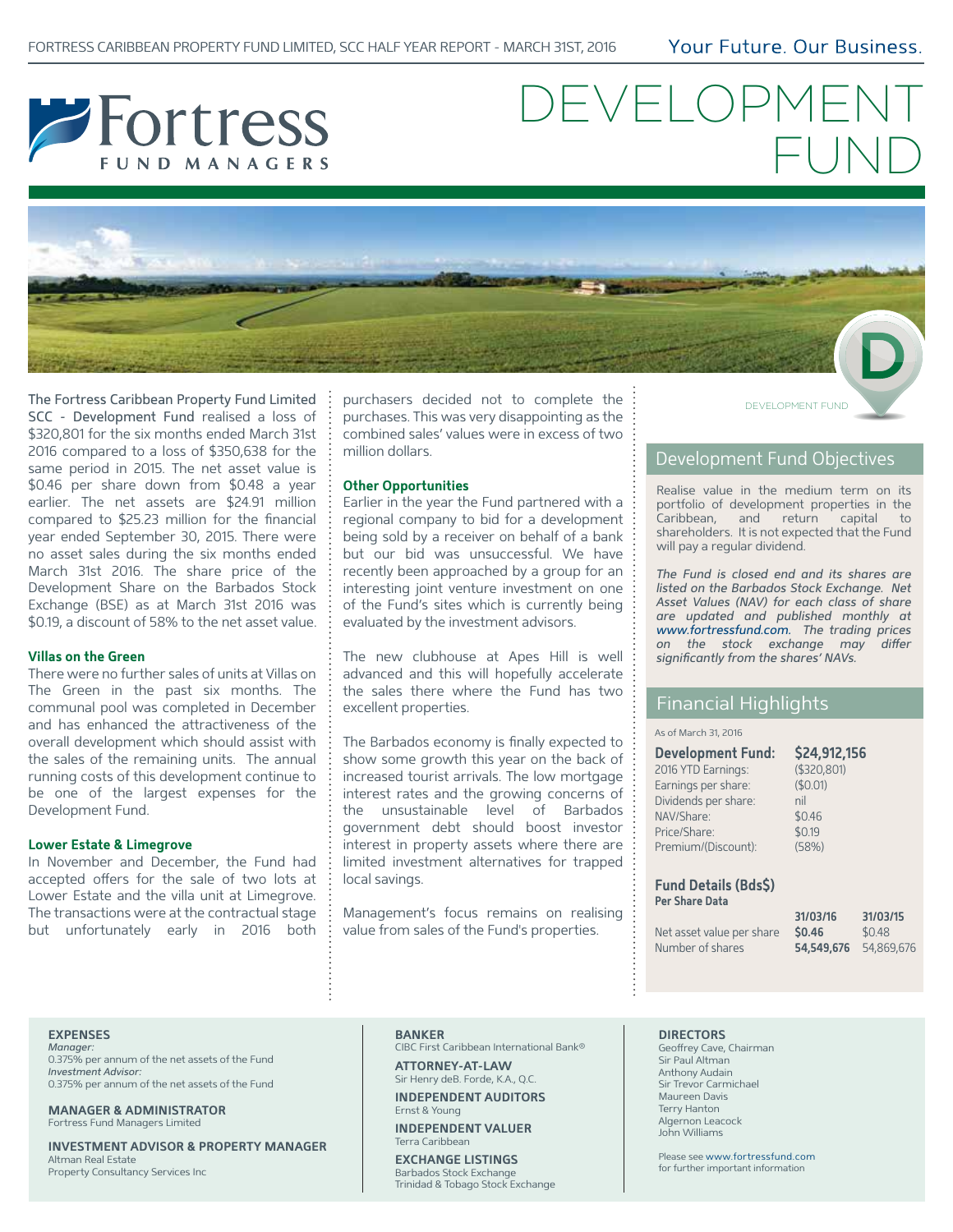# DEVELOPMENT FUND



Holder's Site Location: St. James, Barbados Size: 158,000 square feet Property Type: Residential

Carrying Value: \$1.38 million





Carrying Value: \$782,000









Apes Hill Polo Villa Location: Waterhall, Barbados Size: 2,686 square feet (floor area) 7,500 square feet (land area) Property Type: Residential unit

Carrying Value: \$1.30 million (furnished)

Villas on the Green Location: Cap Estate, St. Lucia Size: 18 acres Property Type: Residential Development

Carrying Value: \$6.3 million (buildings \$3.7 million; lands \$2.6 million)

Wotton Lands Location: Wotton, Barbados Size: 6.2 acres Property Type: Undeveloped commercial lands

Carrying Value: \$5.52 million

Rockley Central Area Location: Rockley, Barbados Property Type: Undeveloped lands

Carrying Value: \$2.07 million (entire joint venture, remaining lands)











#### Lower Estate Lands Location: Lower Estate,

Barbados Size: 539,310 square feet Property Type: Commercial subdivision - 14 lots

Carrying Value: \$7.5 million (entire joint venture)

## Rockley Cane Garden

Location: Rockley, Barbados Size: 151,781 square feet (gross) Property Type: Undeveloped lands

Carrying Value: \$1.84 million

Apes Hill Land Location: St. James, Barbados Size: 20,800 square feet Property Type: Undeveloped Residential lands

Fair Market Value: \$874,000

## Lime Grove Hillside Villa

Location: Lime Grove, Barbados Size: 3,433 square feet (floor area) Property Type: Residential unit

## Carrying Value: \$1.15 million

## Canouan Land Location: Canouan Island, St. Vincent Size: 3.92 acres Property Type: Undeveloped residential lands

Carrying Value: \$8.6 million (entire joint venture)

*N.B. These properties are being held for future sale. These are carried at the lower of cost and net realisable value which does not represent list prices.*